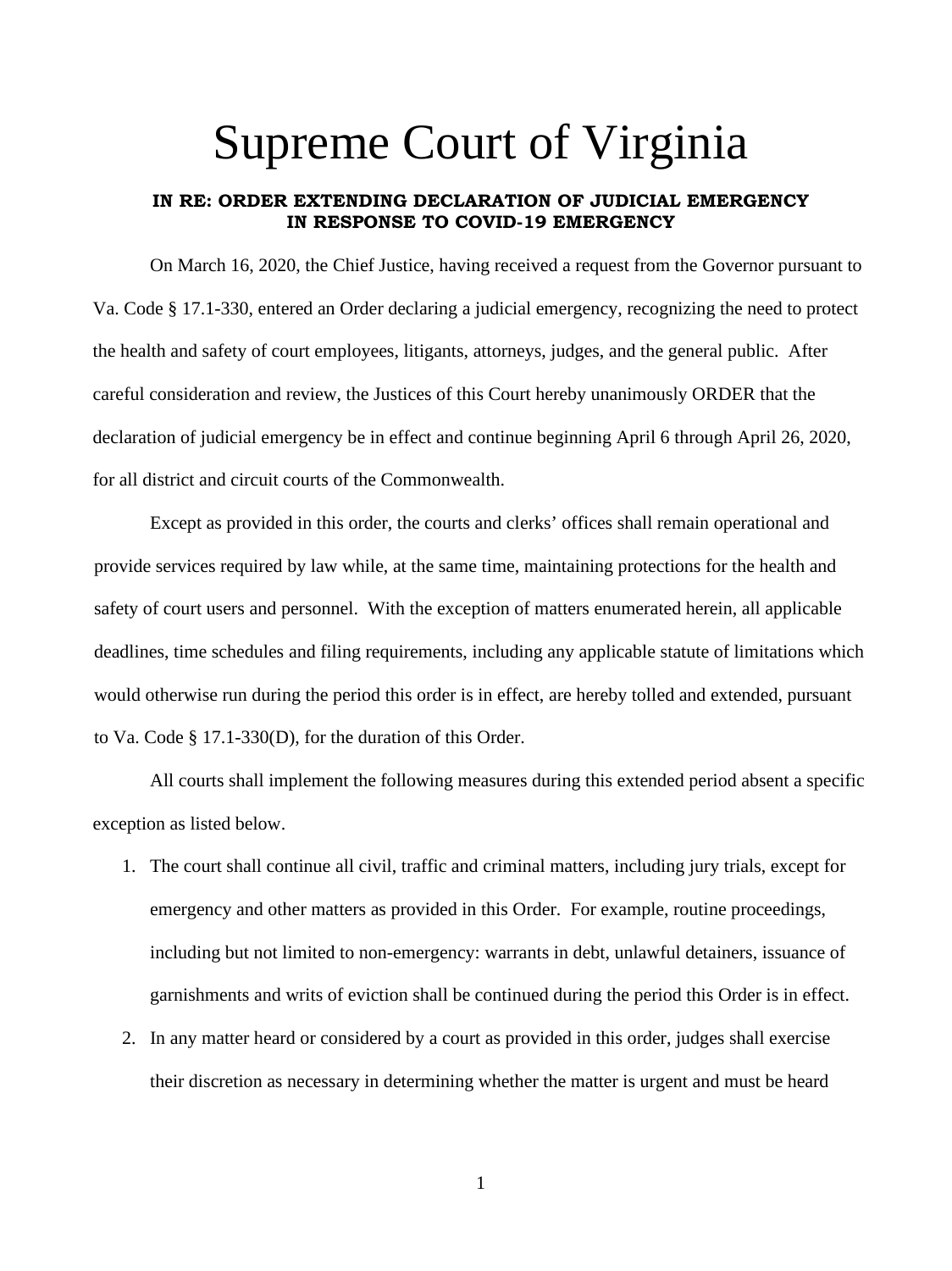without delay in order to protect important liberty and constitutional interests and the health and safety of the parties, and others necessarily involved and affected by the proceedings.

- 3. The court's determination that a criminal case must be heard in order to avoid violating a defendant's right to a speedy trial shall be made by the presiding judge on a case by case basis. Among other things, considerations may include the liberty interests of the defendant, and the health and safety of the parties, attorneys, court personnel, and others necessarily involved and the ability of the court to safely proceed, taking into account the ability of the court to use technology as authorized by law, social distancing and other measures.
- 4. The court shall give precedence on the docket to emergency matters including, but are not limited to, quarantine or isolation matters, criminal arraignments, bail reviews, protective order cases, emergency child custody or protection cases, civil commitment hearings, petitions for temporary injunctive relief, proceedings related to emergency protection of elderly or vulnerable persons, petitions for appointment of a guardian or conservator, and proceedings necessary to safeguard applicable constitutional protections. Judges should exercise their discretion with regard to holding ongoing jury trials, grand jury proceedings, cases where the defendant is incarcerated, foster care cases, and child dependency cases. The exercise of discretion should focus primarily on considerations of the liberty and constitutional interests at stake, the health and safety of the parties, attorneys, court personnel, and others necessarily involved, and the ability of the court to safely proceed, taking into account the ability of the court to use technology as authorized by law, social distancing and other measures.
- 5. To the extent authorized by law, all matters that a court hears pursuant to this Order should be conducted by two-way electronic audio-visual communication, if available. The parties, attorneys, witnesses and others should be allowed to appear by such two-way electronic audiovisual communication in order to reduce or eliminate the need for parties, attorneys and others necessarily involved to physically appear in the courthouse. If a party, witness, or other

2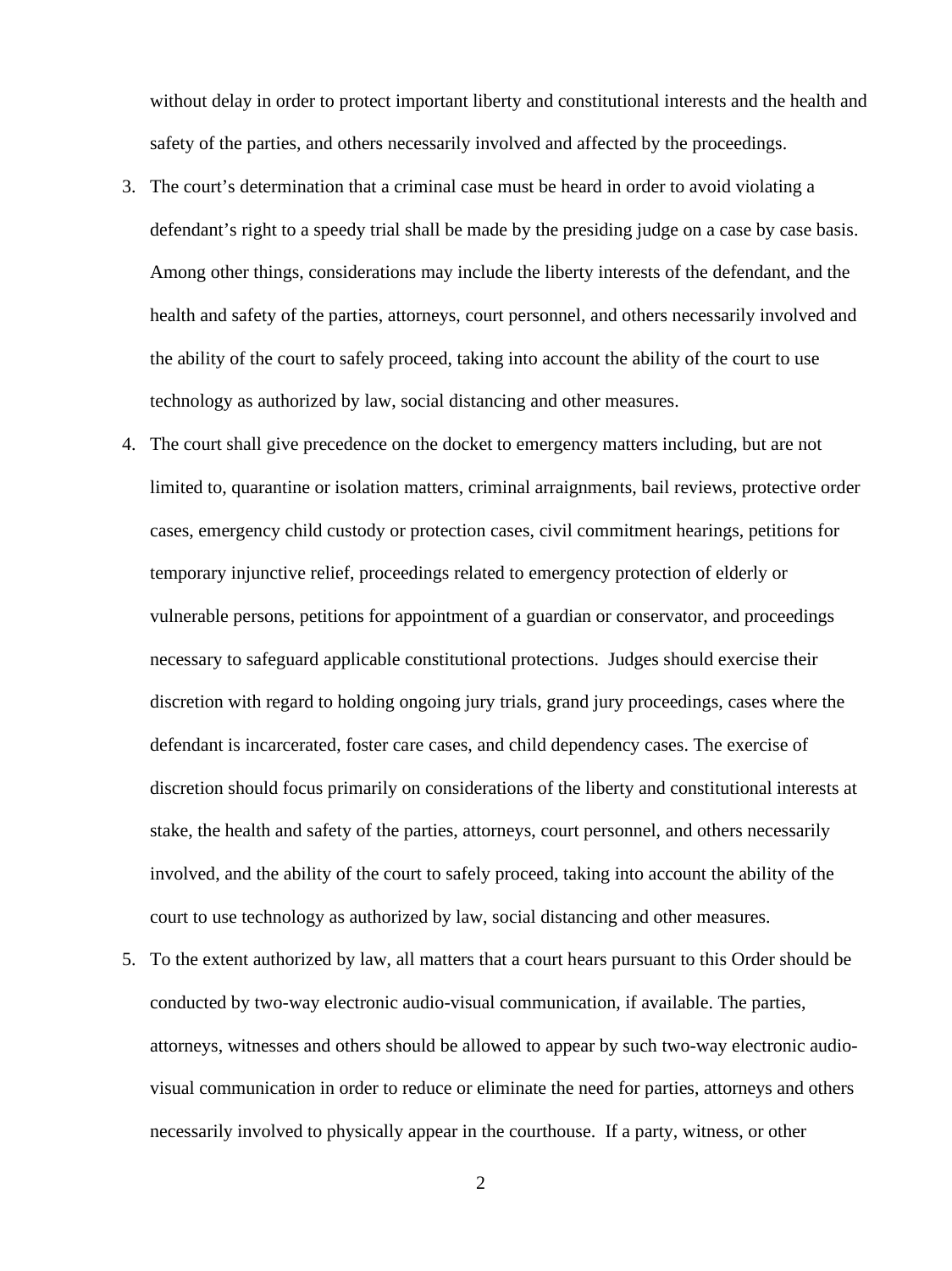participant is unable to participate via the provided secure communication platform such as Polycom or Webex, if available, then, upon request to the court, they may participate by telephone. Requests to participate by telephone should be liberally granted.

- 6. The court shall continue all ceremonies, such as specialty court graduations and juvenile licensing ceremonies.
- 7. The court shall limit courtroom attendance in any matters that cannot be continued to attorneys, parties, necessary witnesses, interpreters, court personnel, court reporters, bailiffs and those deemed necessary by the presiding judge, and members of the press where permitted by law.
- 8. The court should issue summonses in lieu of capiases for failure to appear.
- 9. For jury trials that cannot be continued, the court should excuse or postpone jury service for jurors who are in a high-risk category as defined by the Centers for Disease Control and Prevention (CDC) at [https://www.cdc.gov/,](https://www.cdc.gov/) or who are ill, caring for someone who is ill, or are caring for children under the age of 16.
- 10. The court should require attorneys to use e-Filing if available.
- 11. The court should require individuals with legitimate court business who are ill, caring for someone who is ill, or who are otherwise in a high-risk category, as defined by the CDC, to call the clerk of court or other appropriate court personnel to request an appropriate accommodation.
- 12. The court shall consult with the sheriff about posting signage at all public entry points advising individuals not to enter the building if they have, within the previous 14 days:
	- a. visited China, Iran, South Korea, any European countries, or any other high-risk countries identified by the CDC;
	- b. traveled domestically within the United States where COVID-19 has sustained widespread community transmission;
	- c. been asked to quarantine, isolate, or self-monitor by any doctor, hospital, or health agency;